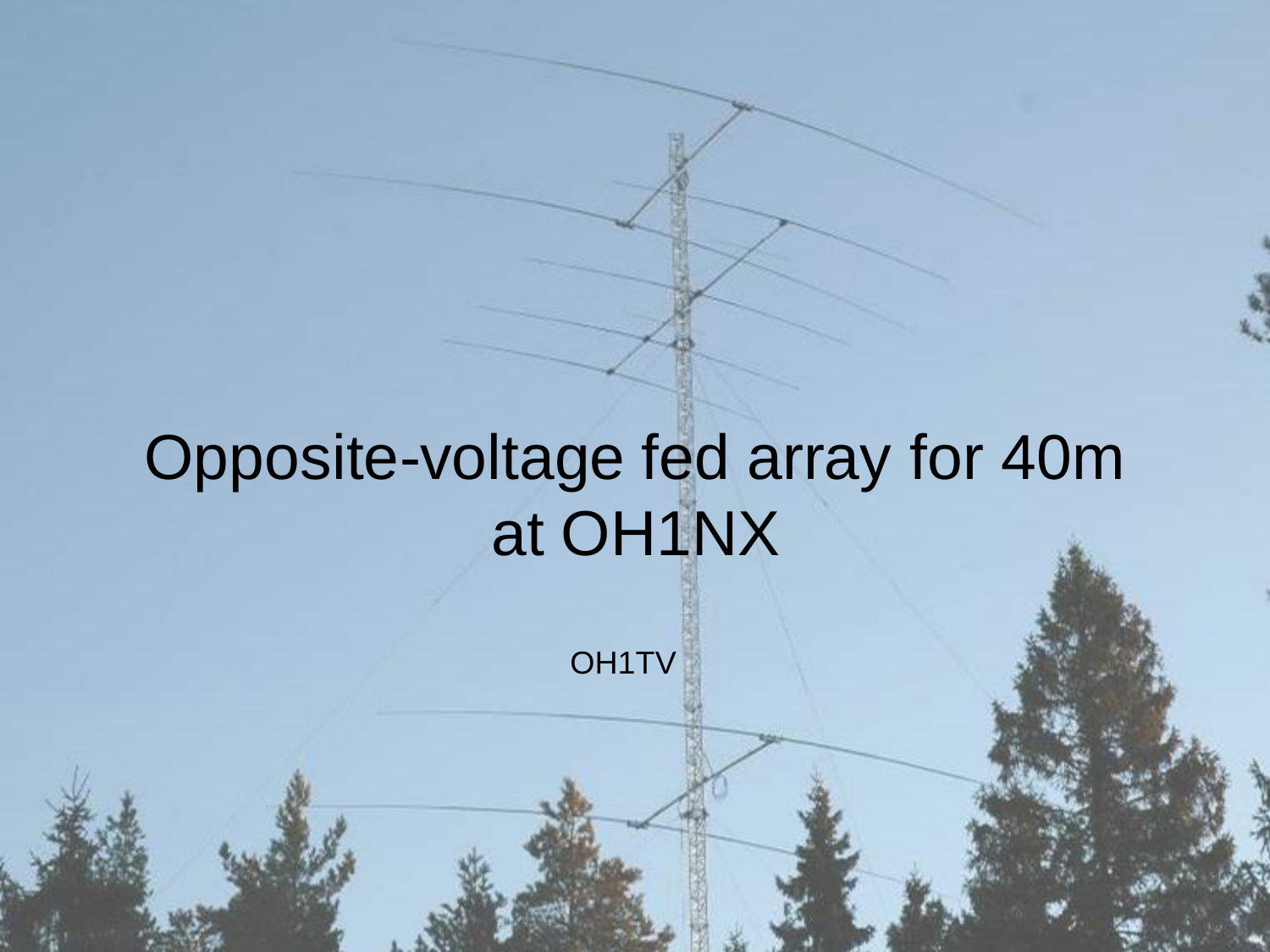# 2 over 2 phased array for 40m



- upper antenna up 49m, lower ant 29m
	- vertical spacing 20m
	- full size elements
- opposite-voltages feed system
	- $\frac{1}{2}$  wavelength cables from each element to phasing box
	- current baluns in all cables
	- opposite cable polarities in front and rear elements
	- all elements same length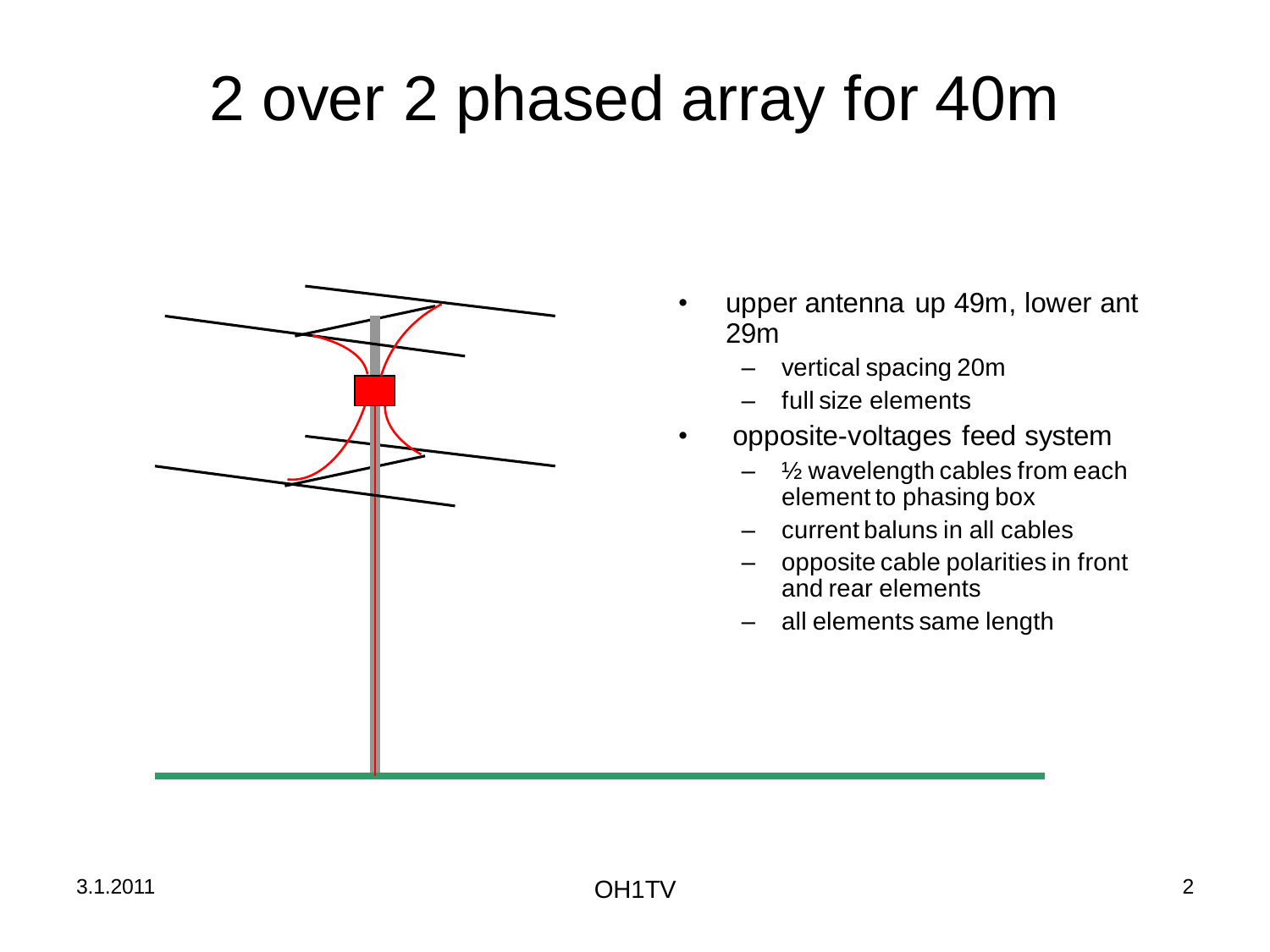# Features

- Good F/B over the whole band
	- Equal current amplitudes in all elements
	- Low vertical side lobes in DX-position because of stacking
	- Two frequency settings, 7000-7100 and 7100-7200kHz
		- Both settings cover the whole 40m band quite well
- Wideband ( less so the local position)
- Switchable take-off-angle. DX and Local
- The structure allows instant 180deg direction switching
	- even it was not implemented in the first phase.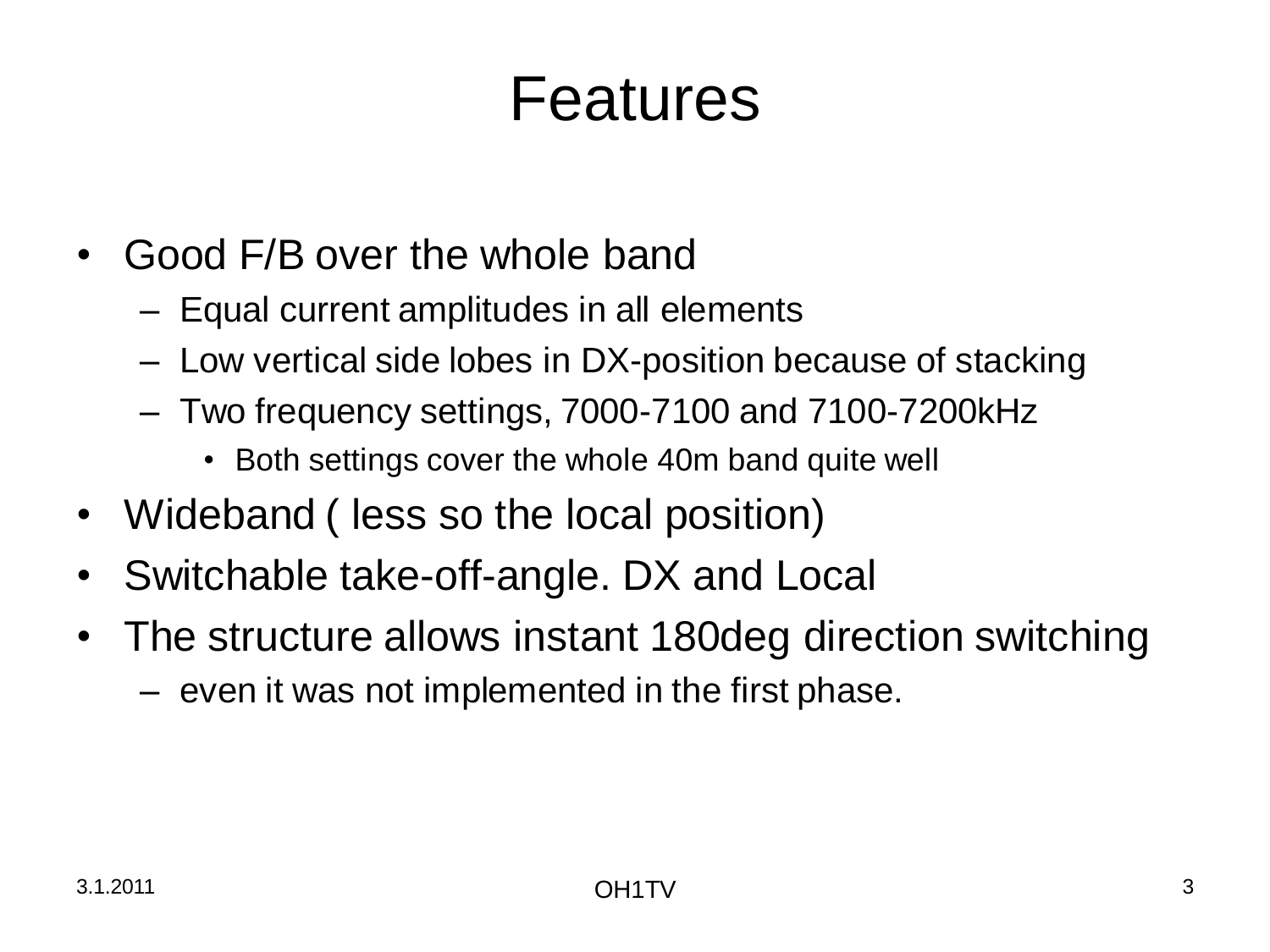## Position 7050kHz DX, 13deg TOA



| 7.05 MHz |  |
|----------|--|
|          |  |

EZNEC

| Elevation Plot<br>Azimuth Angle<br>Outer Ring                   | $0.0$ dea.<br>14.06 dBi                                                                                                    | Cursor Elev<br>Gain | 13.0 deg.<br>14.06 dBi<br>$0.0$ dBmax |
|-----------------------------------------------------------------|----------------------------------------------------------------------------------------------------------------------------|---------------------|---------------------------------------|
| Slice Max Gain<br>Beamwidth.<br>Sidelobe Gain<br>Front/Sidelobe | 14.06 dBi @ Elev Angle = 13.0 deg.<br>14.1 deg.; -3dB @ 6.5, 20.6 deg.<br>$6.83$ dBi @ Elev Angle = $43.0$ deg.<br>7.22 dB |                     |                                       |

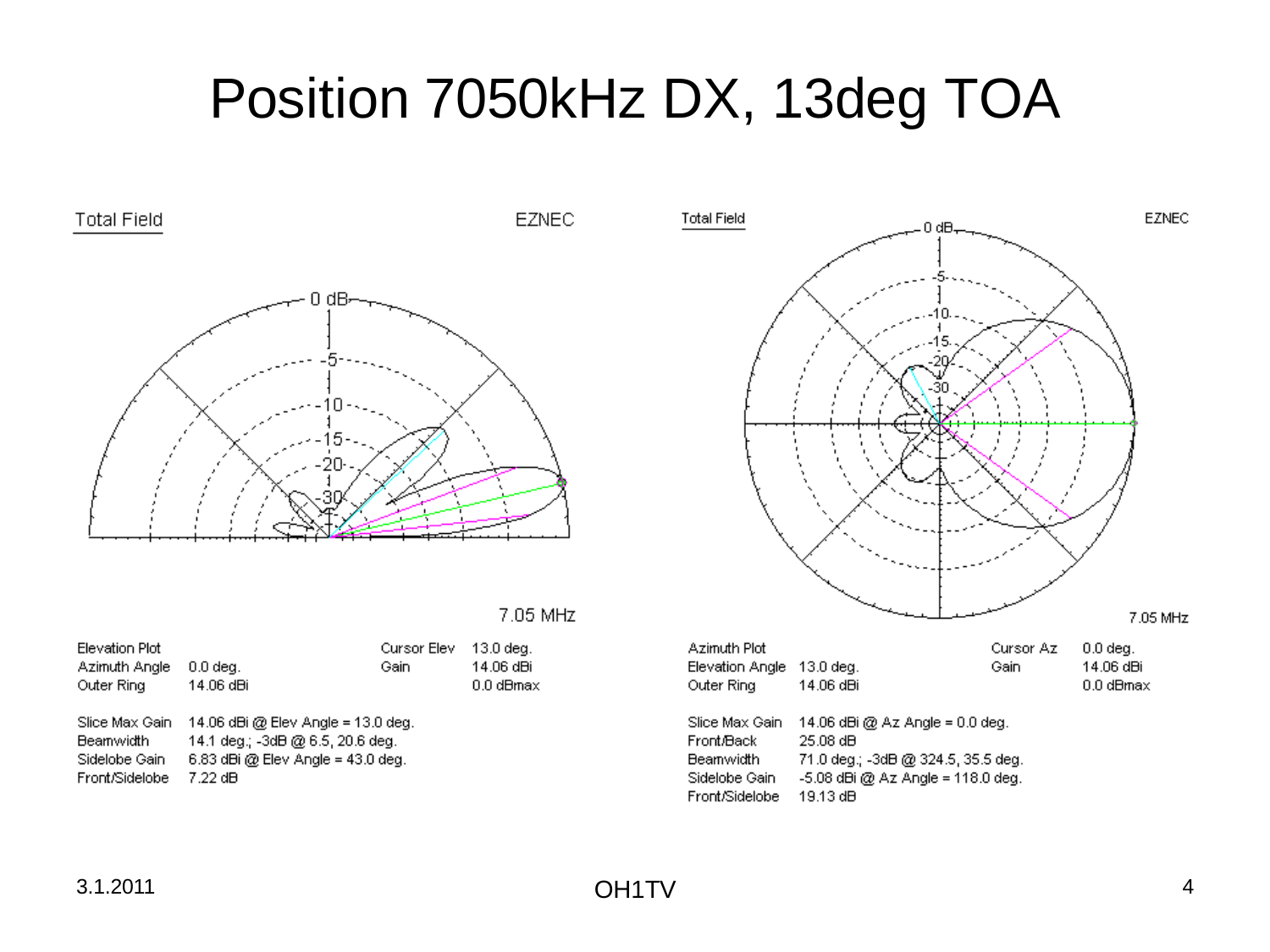## Position 7150kHz DX, 13deg TOA



|  |  | 15 MHz |
|--|--|--------|
|  |  |        |

**EZNEC** 

| Elevation Plot<br>Azimuth Angle<br>Outer Ring | $0.0$ dea.<br>14.15 dBi              | Cursor Elev<br>Gain | 13.0 deg.<br>14.15 dBi<br>$0.0$ dBmax |
|-----------------------------------------------|--------------------------------------|---------------------|---------------------------------------|
| Slice Max Gain                                | $14.15$ dBi @ Elev Angle = 13.0 deg. |                     |                                       |
| <b>Beamwidth</b>                              | 13.9 deg.; -3dB @ 6.4, 20.3 deg.     |                     |                                       |
| Sidelobe Gain                                 | $6.96$ dBi @ Elev Angle = 42.0 deg.  |                     |                                       |
| Front/Sidelobe                                | 7.19 dB                              |                     |                                       |



**Total Field**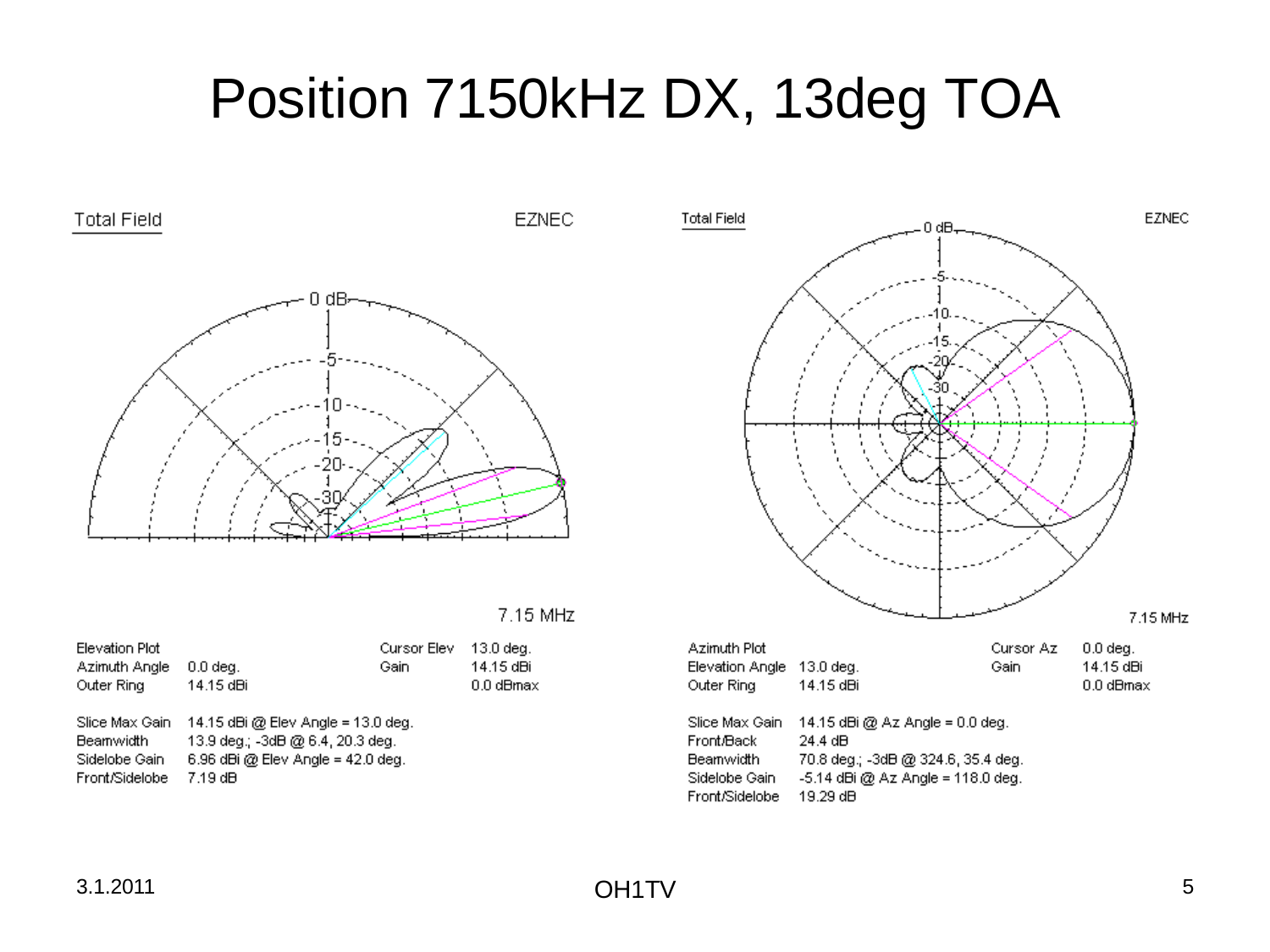### Position Local, 32deg TOA 7050kHz 7150kHz



EZNEC

**Total Field** 



7.05 MHz

| Elevation Plot<br>Azimuth Angle<br>Outer Ring | $0.0$ dea.<br>11.13 dBi             | Cursor Elev<br>Gain | 32.0 deg.<br>11.13 dBi<br>0.0 dBmax |
|-----------------------------------------------|-------------------------------------|---------------------|-------------------------------------|
| Slice Max Gain                                | 11.13 dBi @ Elev Angle = 32.0 deg.  |                     |                                     |
| Beamwidth.                                    | 15.7 deg.; -3dB @ 24.6, 40.3 deg.   |                     |                                     |
| Sidelobe Gain                                 | $8.97$ dBi @ Elev Angle = 69.0 deg. |                     |                                     |
| Front/Sidelobe                                | 2.17 dB                             |                     |                                     |



#### 7.05 MHz

EZNEC

| <b>Elevation Plot</b> |                                     | Cursor Elev | 32.0 deg. |
|-----------------------|-------------------------------------|-------------|-----------|
| Azimuth Angle         | $0.0$ dea.                          | Gain        | 11.19 dBi |
| Outer Ring            | 11.19 dBi                           |             | 0.0 dBmax |
|                       |                                     |             |           |
| Slice Max Gain        | 11.19 dBi @ Elev Angle = 32.0 deg.  |             |           |
| Beamwidth             | 15.8 deg.; -3dB @ 24.5, 40.3 deg.   |             |           |
| Sidelobe Gain         | $9.11$ dBi @ Elev Angle = 69.0 deg. |             |           |
| Front/Sidelobe        | $2.08$ dB                           |             |           |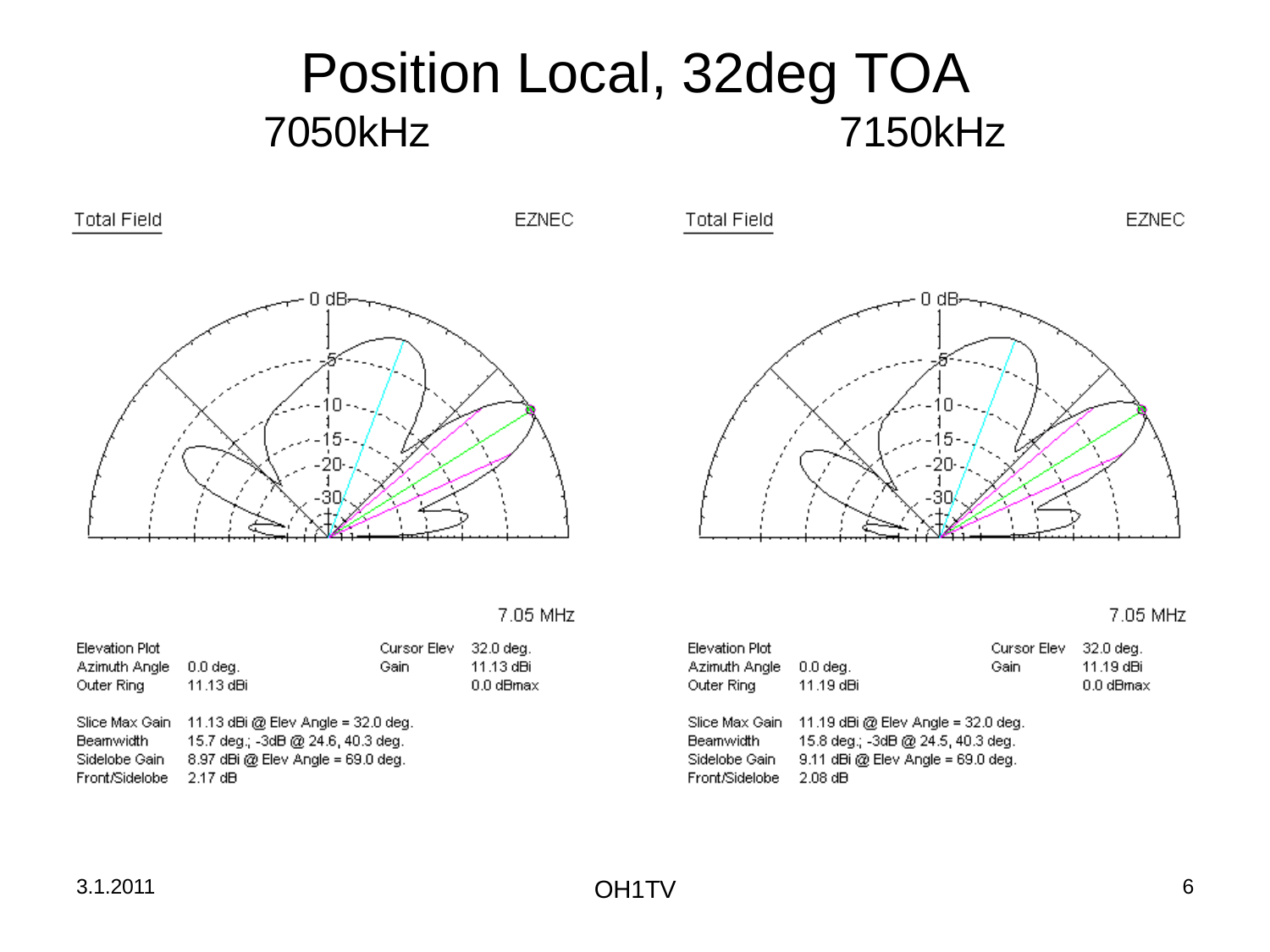### Measured feedpoint impedance of an element alone

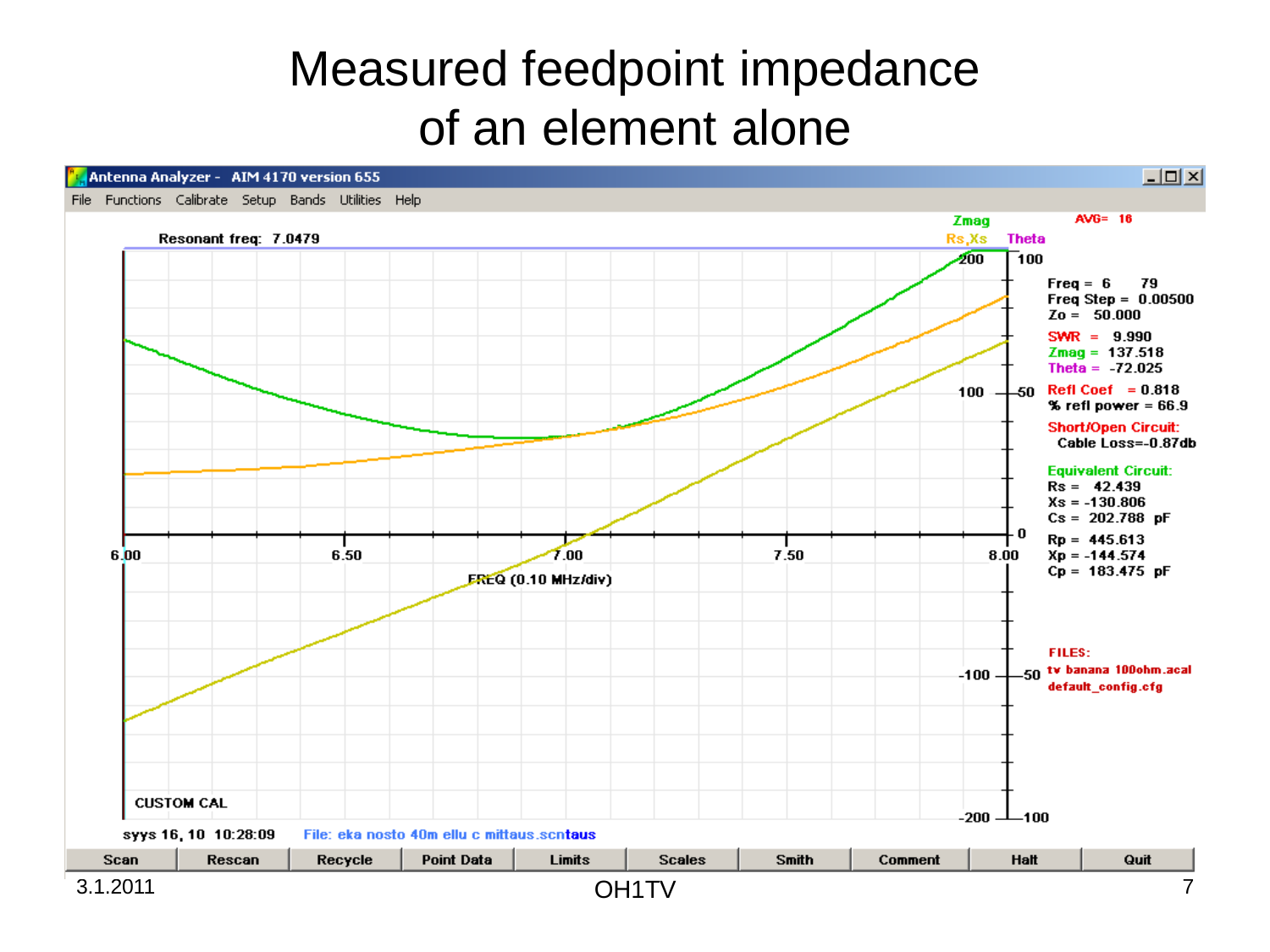- 
- Phasing and switching box<br>Phasing and switching box<br>Phasing at 7050kHz when alone
	- feedcables from box to elements are 21.28m electrical length (measured), corresponds lamda/2 on 7046.6kHz

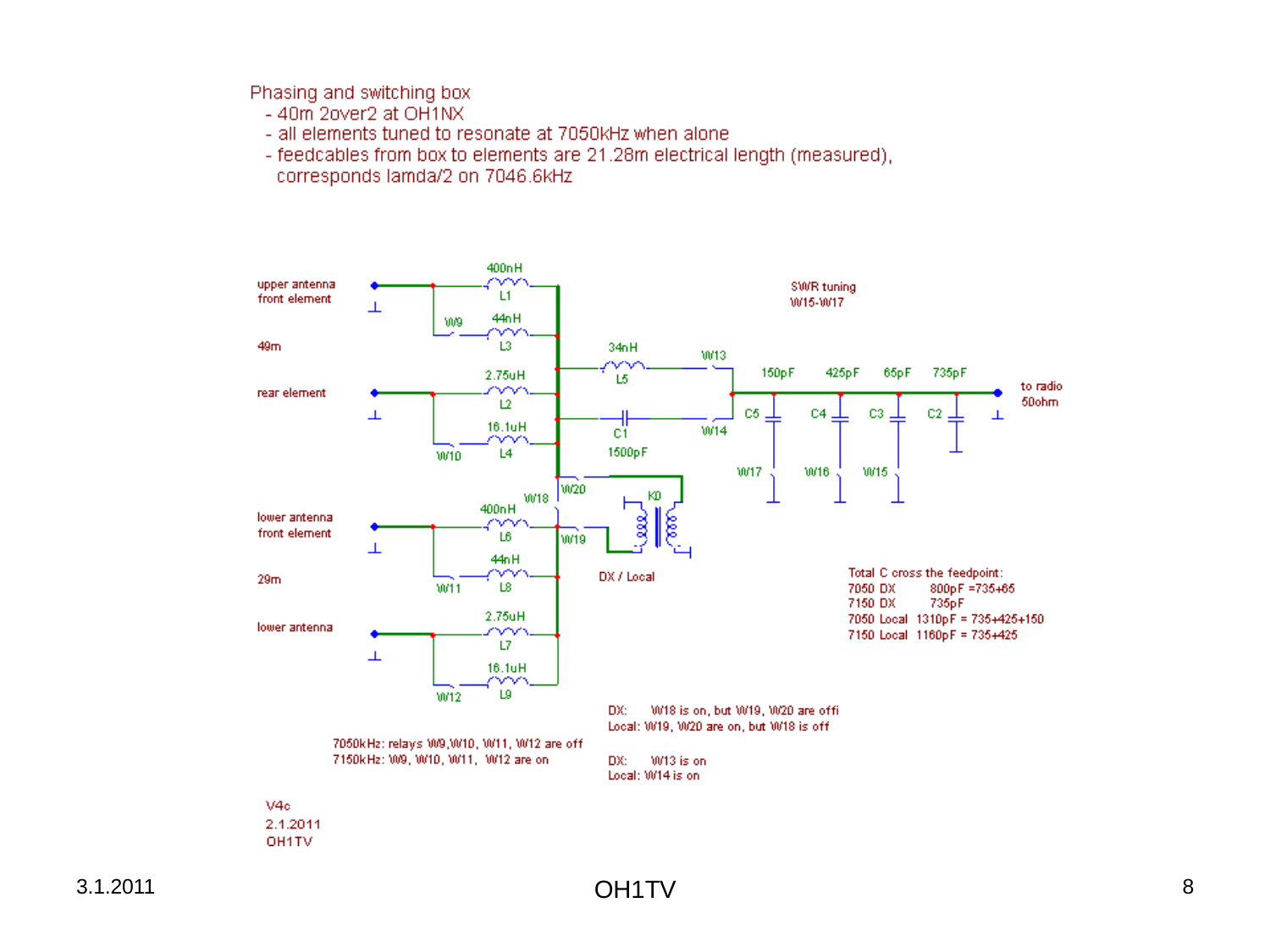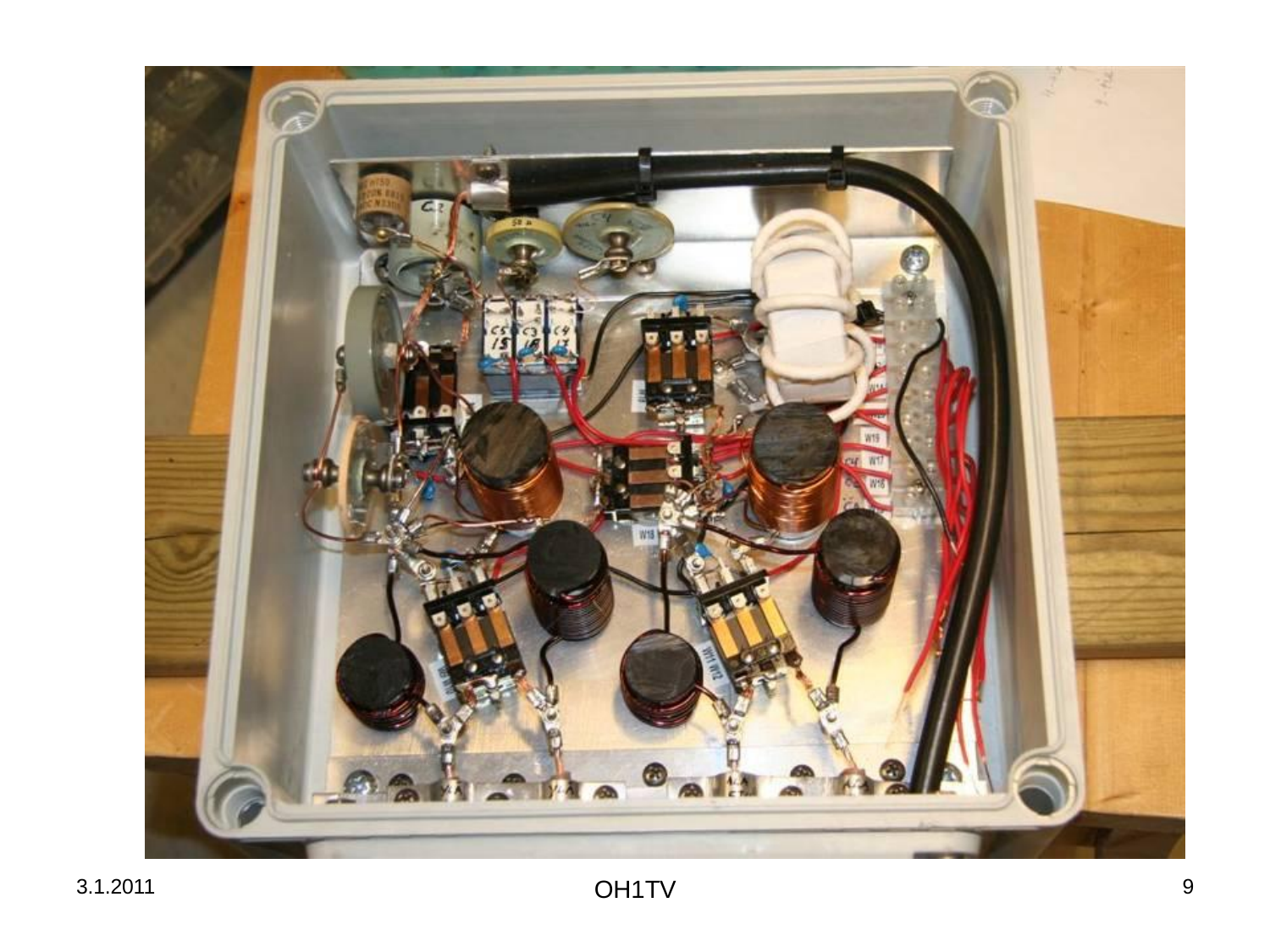### The team OH1TV, OH1ND, OH1TX, OH1MA, OH7RM

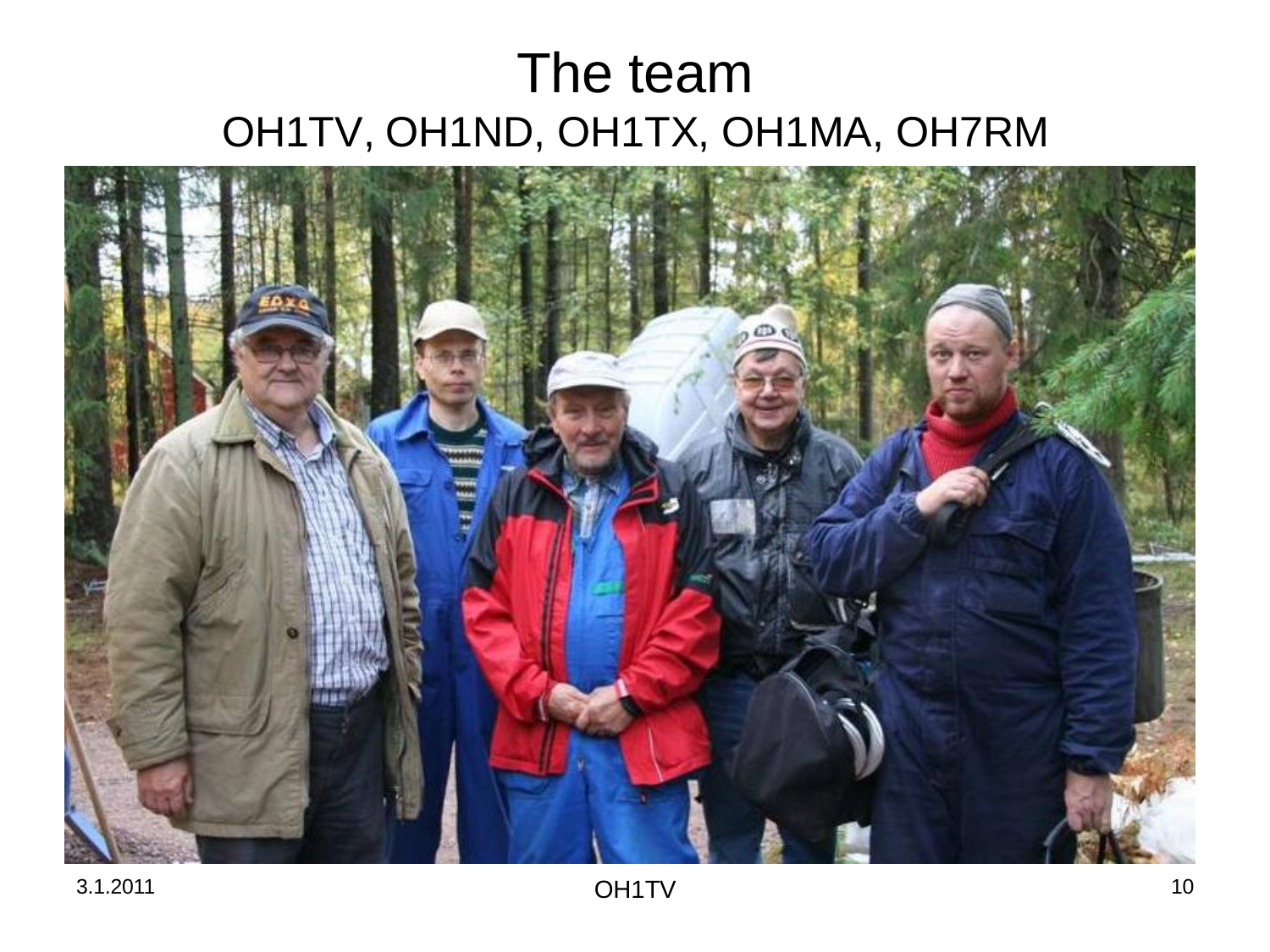## **Happy Owner** Timo OH1NX